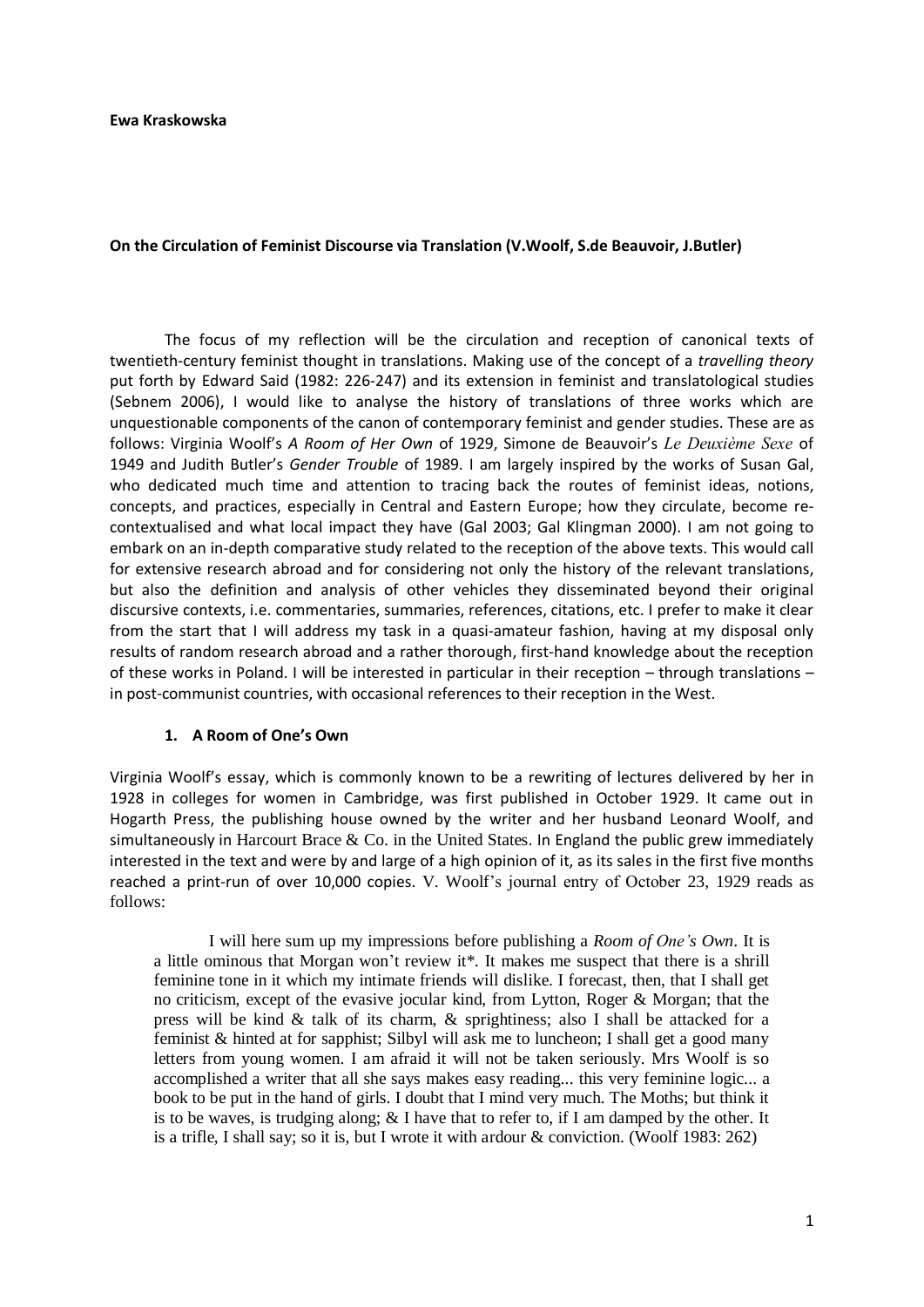Called a trifle by the author herself, the essay was first translated into a foreign language (Spanish) by J.L. Borges and published in 1936 by Victoria Ocampo, renowned for her feminist views, in a magazine she owned entitled *Sur* (Caws Luckhurst 2002). Still, it was the author's novels that were mainly translated during her lifetime. The earliest translation was that of *The Years* into French (1926) and *Jacob's Room* into Swedish (1927). It may come as a surprise that *Orlando* was first translated in Czechoslovakia in 1929, even if Slavic literatures long resisted Woolf's prose, seen back then as extremely difficult and avant-garde. (Incidentally, the writer herself made a clear-cut distinction between her 'serious' work and the said 'trifles', including e.g. *Orlando* and *Flush* into the latter category. It so happened that a few decades later it was those 'trifles' that were to become her trademark for the wider readership).

In Poland, according to Urszula Terentowicz-Fatyga, Woolf's reception proceeded along three stages (Terentowicz-Fatyga 2002). Until the late 1950s it was meagre and no full translation of the author's text was produced. Excerpts of *To the Lighthouse* were translated by Aniela Gruszecka, who used the text in her own article on innovation in the novels of the 1930s (Gruszecka 1933). The reception gained momentum in the subsequent three decades, with the first Polish translations of *The Years* (Lata,1958), *Mrs Dalloway* (*Pani Dalloway*, 1961), *To the Lighthouse* (*Do latarni morskiej,*  1962), literary essays (*The Leaning Tower*; [*Pochyła wieża*, 1977]), and *The Waves* (*Fale*, 1983). Still, the author was mainly read within a historical perspective, as a representative of high Modernism of the period between the world wars, which had little to do with the literary life of the late  $20<sup>th</sup>$ century. Finally, the publication in 1994 of two different translations of Orlando (by Tomasz Bieroń and Władysław Wójcik) and of *A Room of One's Own* in 1997 by Agnieszka Graff with an introduction by Izabela Filipiak, and the essay's translation by Ewa Krasińska in 2002, made Virginia Woolf a canonical author in Poland. Moreover, the phrase of the essay's title as well as such expressions as 'Shakespeare's sister', 'a woman's sentence' or 'an androgynous mind' have become firmly established in contemporary Polish feminist discourse. Before we finally received the Polish version of *A Room of One's Own*, the essay had already been substantially if somewhat belatedly renowned thanks to references to it of Polish representatives of feminist criticism, e.g. Maria Janion and Grażyna Borkowska. The second wave of feminist critics in the West had recognised it as its canonical text far earlier, in the 1970s. It was then that the stereotypical perception of Woolf changed dramatically. Earlier she had been regarded as a sublime, a-political and easily irritable aesthete who wrote prose about 'nothing in particular'. After this watershed she was recognised as one of the first politically engaged feminist women writers. The same scenario was repeated in all European countries. Interestingly, according to Ida Klitgård who researched the history of Woolf's reception in Denmark, until the 1980s her works had mainly been discussed by men: reviewers, scholars and writers. In turn, after the 1973 translation of *A Room of One's Own* by Elsa Grees it was mainly women who wrote about her texts (Klitgård 2002: 174). My intuition of an academic tells me that a similar phenomenon could be observed in other countries, too. For instance, the only original Polish book about V. Woolf"s output is Wiesław Juszczak"s groundbreaking study *Zasłona w rajskie ptaki albo O granicach 'okresu powieści'* [A curtain with birds-of-paradise or about the limits of the "era of the novel"] (1981). The two stages of reception of Woolf's oeuvre map out the geo-poetics of this reception. The modernist and apolitical Woolf is primarily encapsulated within domestic literature, seen as a strictly English writer and it is those aspects of her writing and worldview that become highlighted (studies of the phenomenon of British society with its unique culture code, the aestheticism of the Bloomsbury Group, etc.). In turn, the feminist and politically committed Woolf (involved in particular in the pacifist movement) becomes an internationalised figure, taken over by feminist discourses, irrespective of the contexts determined by her own cultural universe (Friedman 1998: 114-130).

In post-communist Europe, *A Room of One's Own* has to date not been translated into Russian and Byelorussian. In the 1980s it came out in Hungarian (1986) and in German in the GDR (1989; it had been available earlier in West Germany in its 1978 edition). In the 1990s it was extremely successful in nearly all other countries in transition and was especially popular in the Balkans. First and foremost, however, it achieved an unquestionable position in the universally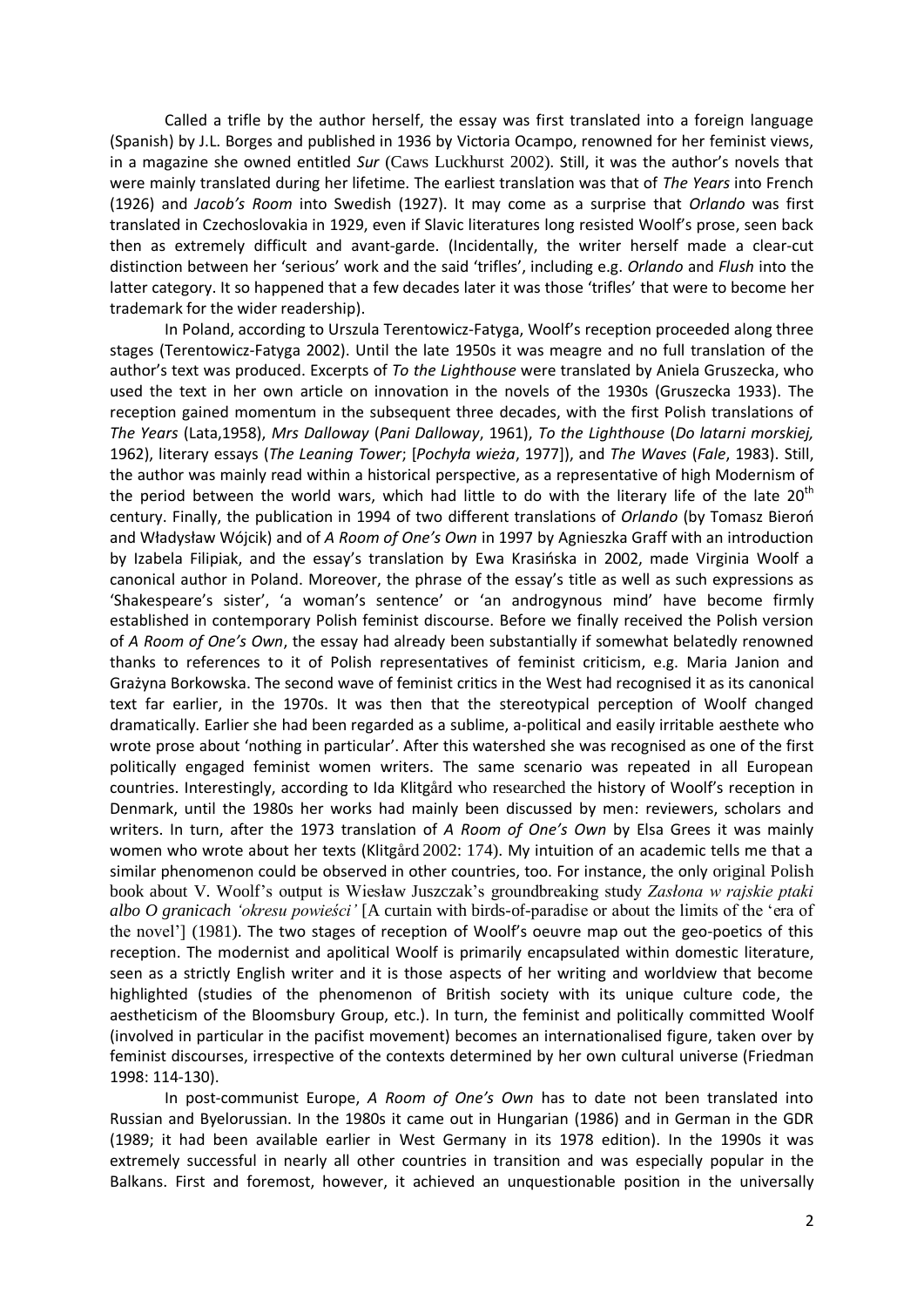shared European literary canon of the 21<sup>st</sup> century. It is still debatable whether it was the text that contributed to the dissemination of the feminist discourse or, conversely, the power of feminism restored the position of Woolf's essay in the Western canon. My experience as a researcher and in particular as an academic lecturer indicates that it is willingly read, equally willingly quoted and, most importantly, inspiring for successive generations of scholars. No doubt part of this popularity derives from its outstanding literary value, which made it a veritable reservoir of maxims and a model of elegant feminist rhetoric.

### **2. The Second Sex**

The reception history of the translation of Simone de Beauvoir's *The Second Sex* took a completely different trajectory. This writer, since the onset of her presence on the Western literary scene, operated within a greatly politicised leftist and existential context, which greatly affected the reception of her output. *Le deuxième sexe* was written in the period 1946-48, its excerpts published first as essays in *Temps Modernes*. At that time Sartre and de Beauvoir were fascinated by Marxism and Communism the Soviet and Chinese way, even if they did not have good working relations with the French Communist Party. On the other hand, they slowly became aware of the reality of Stalinist labour camps, even if they were in denial of the news. Nevertheless, they continued to regard the Soviet Union as the chief suppressor of Nazi Germany, and the support offered to Stalin by the Russian people during World War II was seen by them as sufficiently legitimising the Stalinist system. De Beauvoir was nearing forty, sensed the imminent advent of old age and had just started a serious affair with the US writer Nelson Algren, whom she had met during her first visit to the United States in 1947.

In 1999 various feminist circles worldwide feted the 50<sup>th</sup> anniversary of *Le deuxième sexe*. The main event was an international seminar held under the auspices of UNESCO in January that year in Paris. It gathered participants from 36 countries (Delphy Chaperon 2002). This gave rise to another heated debate about the well-known problems with the American edition of the work, i.e. its 1953 translation by the zoology professor Howard Parshley. It is fraught with many mistranslations, errors and simplifications that completely warp the message of some excerpts. It also contained a host of unmarked deletions, but until recently, on account of the exclusive copyright for the book owned by the US publisher Alfred Knopf, it had no rival on the English-language market (Simons 1999: 61-72; Moi 2004: 37-68). Only in 2006 was a new translation commissioned by Jonathan Cape, the British buyer of the book"s copyrights. The new translation was entrusted to Constance Borde and Sheila Malovany-Chevallier, two professional American translators residing in Paris. It is unabridged, pays particular attention to the philosophical, existentialist terms which appear in the original texts, and has come out in the spring of 2010.

While *The Second Sex* came out in Poland in 1972, according to the translator herself, Gabriela Mycielska (Czachowska Szałagan 1997: 514) the translation of the first volume of the work had actually been ready by the 1950s, soon after the publication of the original. Both J.P.Sartre and de Beauvoir, on account of their leftist views and pro-Soviet inclinations, began to be translated in Poland immediately after the October 1956 breakthrough, which led to an existential fad in Poland. The two were ideal for this purpose. On the one hand, from the point of view of communist censorship they were politically correct (in the then sense of the term), and on the other hand, as members of the philosophic and aesthetic avant-garde, they were a radical antidote to the defunct socialist realism. At that time, as we know, Poland was an unquestionable leader among the Soviet Bloc in the reception of Western literature and reflection and many Russian intellectuals learned about the new developments in European culture precisely via Polish translations. Such was the case of Josif Brodski, who learned good Polish in this way. Sartre"s trilogy *The Road to Freedom* (orig. 1945-49) was published by the PIW publishing house in the 'Novels of the 20<sup>th</sup> Century' series in the period 1957-58. By the mid-1970s, virtually all of his main prose works, dramas and philosophical texts had been available in Polish translation. In 1957 PIW issued *The Mandarins* (orig. 1954), de Beauvoir's largely acclaimed *roman à clef* about a circle of French intellectuals gathered around Sartre and Camus. In the 1960s, PIW published the author"s other autobiographical texts: *Memoirs of a Dutiful Daughter* (1960), *The*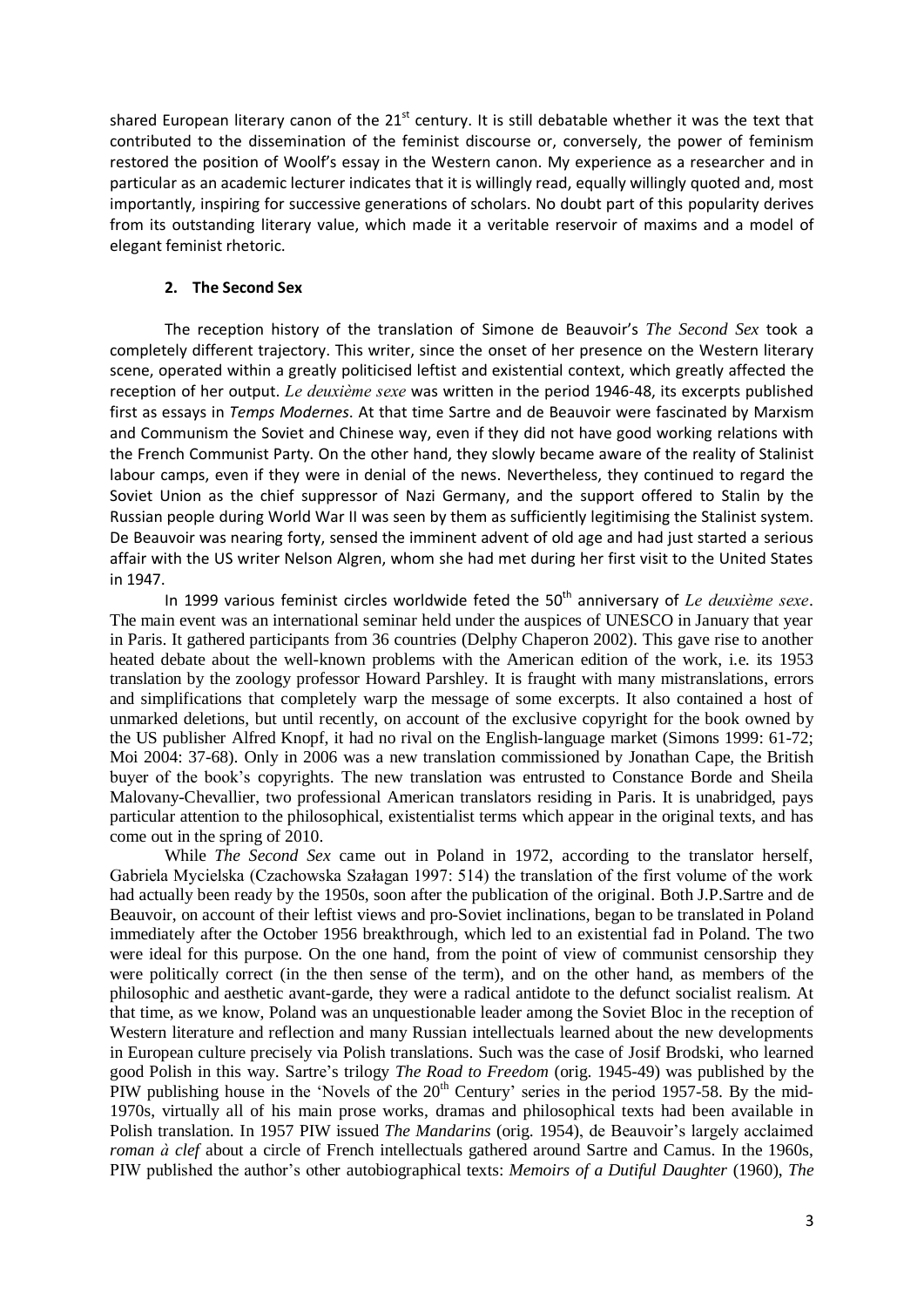*Coming of Age* (1964), *Force of Circumstances* (1967), (Bębenek 1977). This last book included fragments related to the writing and publication of *The Second Sex*.

"Wanting to talk about myself, I became aware that to do so I should first describe the condition of woman in general", says de Beauvoir about what made her write her best-known work. Indeed, it was her immediate environment that provided input for her novels. Usually these were intellectual and emotional situations taking place in Sartre's circle, and the autobiographical element is ubiquitous in her writing. The treatise of the "coming of age of a woman", especially fragments of the second volume, dominated by sexual and physiological matters, was vividly received by readers.

The first volume was well received: twenty two thousand copied were sold in the first week. The second one also sold well, but it shocked people. I was completely taken aback by the fuss it provoked when the extracts from the book were published in Les Temps Modernes. [...] I was accussed of so many things: everything! First of all, indecency. [...] What a festival of obscenity on the pretext of flogging me for mine! That good old esprit gaulois flowed in torrents. I received – some signed, some anonymous – epigrams, epistles, satires, admonitions, and exhortations addressed to me by, for example, "some very active members of the First Sex". Unsatisfied, frigid, priapic, nymphomaniac, lesbian, a hundred times aborted, I was everything, even an unmarried mother (de Beauvoir 1976: 195-197).

When *The Second Sex* came out in 1972 in Polish, the reaction was not that overwhelming yet the book did generate some excitement. In the 1990s the reception of this translation was thoroughly researched by Elżbieta Pakszys, who correctly observed that:

At that time, a book could not possibly have a target reader. The feminist movement in Poland was nonexistent. Its official ersatzs […] could not be taken into account. What kind of client and target reader was at stake? I believe that the target here was a rather large group of snobbish readers, ready to pay virtually any price (books being relatively cheap in communist times) for possessing something inaccessible to the general public. The print-run was 5,000 copies and it seems all the books sold in a flash (Pakszys 2000: 177).

The snobbery of reading Western literature, to which we owe many translations, was typical of Polish literary culture of the 1960s and the 1970s. Texts deemed as scandalous, especially with pornographic overtones, could count on an especially enthusiastic reception. In this respect, however, no other book could rival Joyce"s *Ulysses* translated by Maciej Słomczyński, published in 1969 by Wydawnictwo Literackie in 40,000 copies, a print-run unimaginable today. Naturally, the majority of readers only bothered to read one excerpt of the novel that most still found unintelligible, i.e. Molly Bloom"s obscene concluding monologue. Years later the translator recalled, exaggerating jokingly:

[...] Unbelievable things happened when the book was placed on the market. 40,000 copies sold like hot cakes and the country literally shook at its foundations. Never since the invention of print had a book issued in Polish been so often reviewed and seriously commented on within such a short time. […] The black market price of the book was exorbitant. The book was the talk of town; people would discuss it in cafes, universities, offices, and private homes. Bombarded by requests from those I knew and did not know, pestered by journalists, and receiving telephone calls of half-mad autograph-hunters, I fled home to Zakopane to the peace and quiet of the writers' home... (Słomczyński 1997: 591).

Within the five decades preceding the anniversary year 1999, *The Second Sex* had been translated into 121 languages. In "our" part of Europe it was published in Czechoslovakia in 1966, earlier than in Poland; the following year it had its second edition there. In Poland the second edition did not come out until close to three decades later (Wydawnictwo Jacek Santorski, 2003). During this time the book was slowly forgotten and then, in the 1990s, became a sought-after item, in great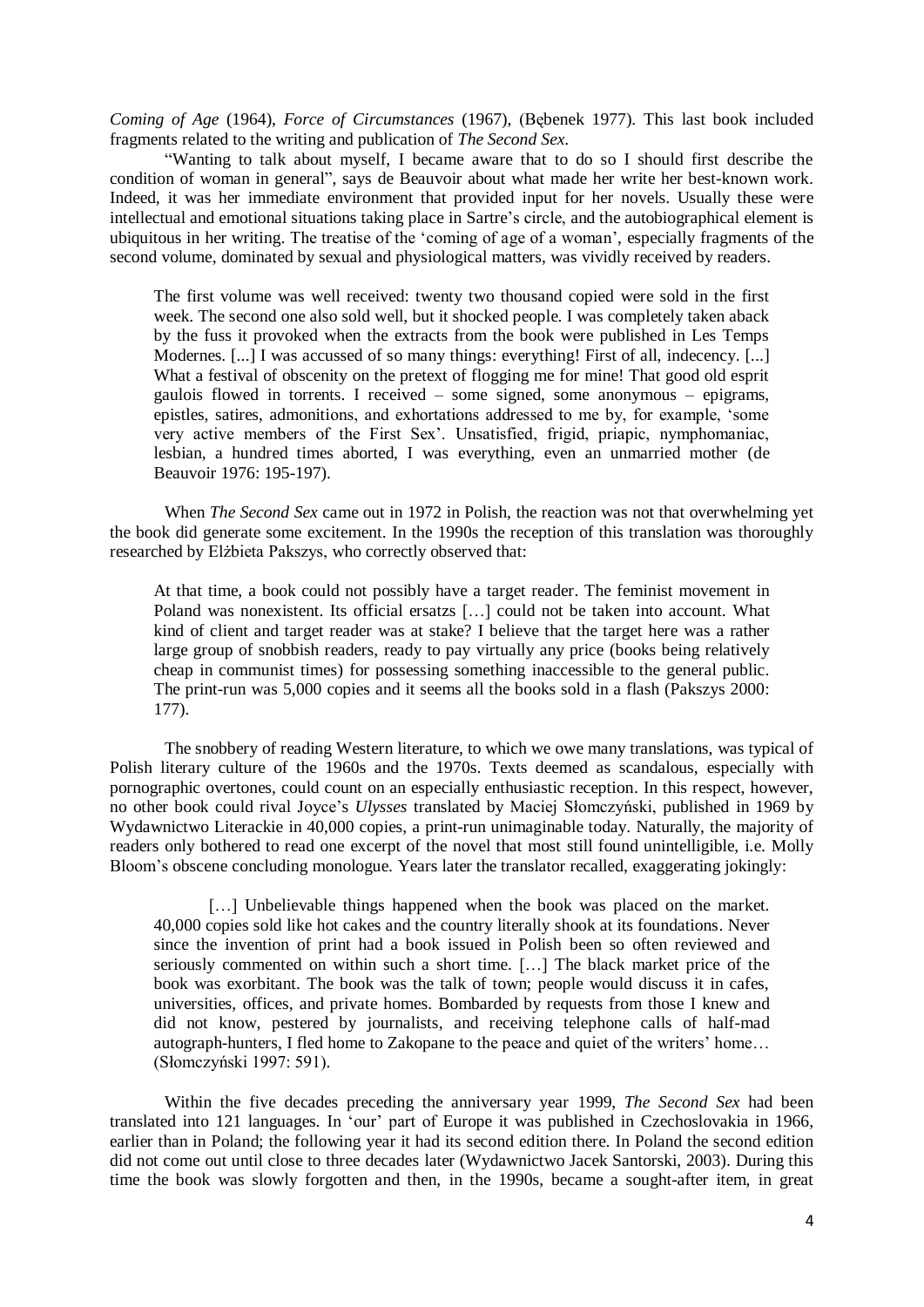demand by Polish feminists. In the 1980s it was translated e.g. in Yugoslavia (into Serb, Macedonian and Slovenian). A Russian translation, commenced in 1989 on the initiative of Прогресс publishing office, came out in early 1998; its print-run of 5,000 copies was sold within one year. The author of the preface, the political analyst Svetlana Ajvazova, saw this as a success that proved the relevance of de Beauvoir's work in Russia and indicated its root causes. According to her, for one thing, Sartre's atheistic existentialism, whose Russian reception began for good in the mid-1980s, is in today"s Russia a viable alternative both to the "faith" in socialism and to Christian Orthodoxy and various forms of the esoteric. In this context the reader"s gender is of no significance. However, the other reason, i.e. the current radical "perestroika" of gender roles and relations in a post-Soviet society, is of greater importance. In this respect *Второй пол* could become the ideological and theoretical support of Russia"s nascent feminist movements that stressed the status of the woman. Finally, the importance ascribed to feminine corporeality and sexuality in de Beauvoir"s treatise allows, according to Ajvazova, to depart from traditional Russian stereotypes connected with femininity. These stereotypes, which in spite of the transformation still persist in Russian society, are largely due to the typical communist prudery regarding these matters (Ajvazova 2000).

If Ajvazova is right, this means that the Russian translation of *The Second Sex* came out at a moment when it could play a significant role in the dynamic development of feminist discourse in the country, which cannot be said about the Polish translation. Neither its original publication nor the reedition had impact on feminist debates in and outside Academia in Poland. The reception of this text proceeded mainly, so to speak, in allegation mode: through references, comments, quotations, etc. A good yet rather paradoxical case in point is the title of the famous anthology edited by Teresa Hołówka *Nikt nie rodzi się kobietą* [No one is born a woman] of 1982, commonly seen as the first harbinger of interest in contemporary Western feminist discourse in Poland. The eponymous phrase is, naturally, a simplified quotation of the famous sentence (which has become a maxim really today) starting off the second volume of *The Second Sex*: *On ne naît pas femme: on le devient*. Translated by Maria Leśniewska it reads: *Nie rodzimy się kobietami – stajemy się nimi* [We are not born women – we become ones]. Paradoxically, neither Teresa Hołówka in the introduction to the anthology, nor Aleksandra Jasińska in a postface to it, explain the origin of the statement. Moreover, *The Second Sex*  appears in this volume only as a reference in Sherry B. Ortner"s article, without the key quotation at that (Hołówka 1982: 120-124). Given that the (exclusively English) texts that make up the anthology represent primarily culturalist gender theories, it may seem from today"s perspective that Simone de Beauvoir is significantly absent from it. To the best of my knowledge, at present her ground-breaking treatise about the construction of femininity is regarded in Poland as part of the canon of feminist and gender texts rather than an actively read text, a source of inspiration for research.

#### **3. Gender Trouble**

The third of the texts I chose as representative for the present world-recognised canon of feminist and gender texts was published originally in 1990, and its Polish translation came out in 2008. The book"s full title was: *Gender Trouble. Feminism and the Subversion of Identity* and was later to cause much trouble to the future translators of both sexes. The author of a very good Polish translation, Karolina Krasuska, chose as the equivalent of the original title a controversial phrase *Uwikłani w płeć* [*Caught in a Sex*]. The German translator, Kathrina Menke, was even more creative in her approach to the problem and proposed an intertextual game with Freud; her version of the title reads *Das Unbehagen der Geschlechter* and is a clear reference to *Das Unbehagen in der Kultur or Civilisation and Its Discontents* of 1939. Krasuska (2008: 269) admits that it was thanks to the German translation, which came out as early as 1991, that she first read Butler"s work and it may be safely assumed that Menke's audacity as a translator, which some call into question, had some impact on her own translation choices.

*Gender Trouble* was Judith Butler"s second book, after *Subjects of Desire: Hegelian Reflections in Twentieth-Century France* (Columbia University Press, 1987). After its publication the thirty-six year old scholar rose to fame immediately. Within a short time over 100,000 copies of the original were sold worldwide and in principle it might seem that at a time when the knowledge of English among Academia has become a norm, there will be no need for translating Butler. Still, in Germany for example this translation triggered a heated debate. This case was discussed by Bożena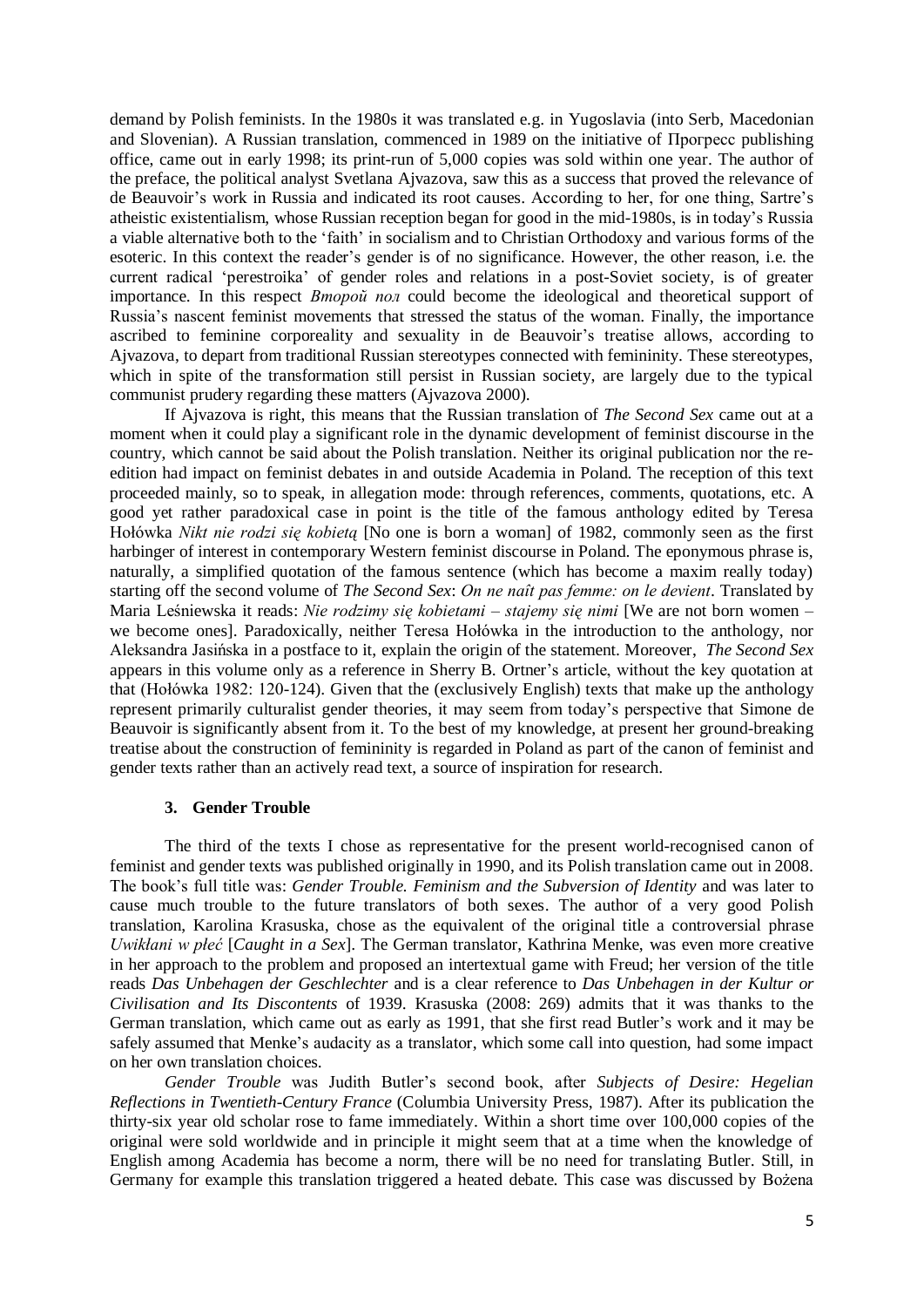Chołuj in a yet unpublished text titled *Przekład jako medium w komunikacji naukowej: od 'Uwikłania w płeć' po 'Bodies that Matter' Judith Butler* [Translation as a medium in scientific communication: from *Gender Trouble: Feminism and The Subversion of Identity* to *Bodies that Matter* by Judith Butler]; I am indebted to her observations and conclusions. Chołuj writes, for instance:

The translation of Butler"s scientific text ushered in a debate on the subject of gender, but also directed this debate to issues that seemed to be brought up by a reading of the fissures and inadequacies of feminist discourse in the German language. […] It appeared that the text touches on some sensitive point, a gap in discourse which had suddenly become evident. [...] Something important happened, then: Not only was Butler"s new concept rejected but an inside critical debate began over the question of the feminist subject and the feminist perception of the body. The questioned significance of the subject evidently triggered a fear of losing ground, as Germany and Austria had only just developed women"s self-consciousness and their due status for the sake of the feminist movement. Butler in turn described in her book the uselessness of the category of the feminist subject and pointed out the attendant risks<sup>1</sup>.

The reception and recontextualisation of Butler"s texts developed totally differently in the states of former Yugoslavia, where her texts began to be translated relatively early (Croatia – 2000; Slovenia – 2001) and her ideas applied fast. However, it must be borne in mind that in this area academic feminism developed far earlier than in the other countries of the Socialist Bloc. Among the European countries of this Bloc, Yugoslavia was the most open to the West. This led, among others, to an easier absorption of new cultural, artistic and philosophical trends, especially in the 1980s, when after the death of Josip Broz Tito the country underwent a political and intellectual "thaw". As Svetlana Slapšak, one of the leading representatives of the local feminist movement recalls (2005: 140): "World congresses of women writers and feminist seminars in Dubrovnik were the trademark of the decade. Anyone of importance in feminism of that time came to Dubrovnik sooner or later, and the Yugoslav feminist thought, oriented mainly towards French theories, made a substantial impression on the participants of those conferences". As far as I know, Butler (b. 1956) did not attend those meetings but instead came as a heroine to the 2000 three-day seminar in Ohrid (Macedonia) titled "Crisis of the Subject', where her speech and assumptions met with great interest and approval. The ideas of performativeness and nomadism were received especially warmly in the Balkan states, where these models of being could be observed in daily practice, partly forced by political circumstances, partly spontaneous, rooted in the cultural uniqueness of the area. From this perspective and in light of such experience, it really may have seem to Svetlana Slapšak (2005: 144) that "Judith Butler is unquestionably the most often translated author in feminist circles of former socialist countries of Central and Eastern Europe and the Balkans". However, when she announced this bold statement in the early 2000s, we in Poland had at our disposal only one translation of a text by the American theoretician, a fragment of the book that followed *Gender Trouble*, titled *Bodies That Matter. On the Discursive Limits of Sex* (1993). It came out in a periodical with little readership, *Furia Pierwsza. Zeszyty Gender Studies* focusing on lesbian issues, and did not reach a wider audience. Butler"s ideas were usually mediated to us through books by Ewa Hyży: *Kobieta, ciało, tożsamość. Teorie podmiotu w filozofii feministycznej końca XX wieku* [Woman, body, identity. Theories of the subject in feminist philosophy of the late 20<sup>th</sup> century] (2003) and Joanna Mizielińska *(De)Konstrukcje kobiecości: podmiot feminizmu a problem wykluczenia* [(De)Constructions of femininity: the subject of feminism and the problem of exclusion] (2004) and *Płeć, ciało, seksualność. Od feminizmu do teorii queer* [Gender, body, sexuality. From feminism to queer] (2006). Moreover, it appears that for Polish readers the 'queer' element of Judith Butler's work is of secondary importance, while its post-modern leftwing character takes pride of place; it is very telling that *Gender Trouble* was published by *Krytyka Polityczna*, a periodical whose radical left-wing inclination is inextricably linked with activities for the sake of emancipation of sexual minorities.

**.** 

<sup>&</sup>lt;sup>1</sup> Bożena Chołuj *Przekład jako medium w komunikacji naukowej: od "Uwikłania w płeć" po "Bodies that Matter" Judith Butler*. A paper read at the 37th Polish Conference for the Theory of Literature: "Culture in the state of translation: translation, comparative and transcultural studies", Słubice, 19-21 September 2009. I am thankful to the Author for making the text available as a Microsoft Word file.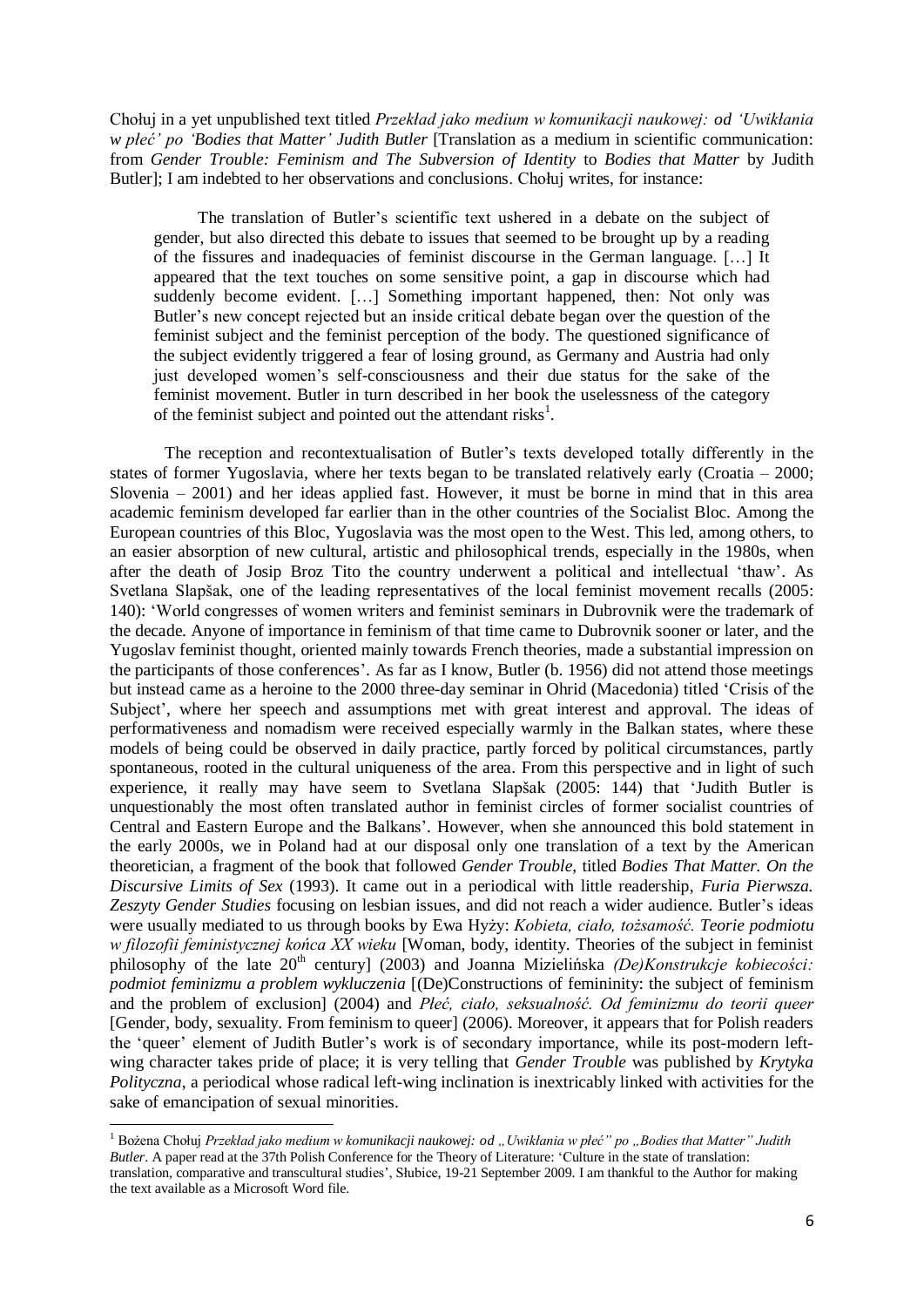Butler herself, when writing an introduction to the second edition of *Gender Trouble* ten years after the book originally came out, admitted that she sees that text as an example of "cultural translation". The notion of cultural translation, or translation of culture, appeared in social, especially British, anthropology, as early as the 1950s. It was later on appropriated by contemporary postcolonial studies and is connected with a perception of culture in textual categories (Asad 1986: 141- 164). In brief, cultural translation is based on the assumption that the other culture is a kind of source discourse, with its own rules of coherence, which discourse must be reproduced in the language of terms and notions characteristic of target discourse, limiting interpretation to a minimum and reorganising this discourse whenever necessary. Butler takes over this category to refer it to theoretical discourses, which she treats precisely as disparate culture systems which enter into relations with each other in a variety of ways. In fact she is more after the mechanisms connected with the reception, circulation and re-contextualisation of theory, while the translatological idiom appears here as a methodological metaphor. While *Gender Trouble* draws on theoretical inspirations of French Post-Structuralism, for instance Butler"s approach to the performative quality of the sex was influenced by Jacques Derrida"s interpretation of Kafka"s *Before the Law* (Butler 1999: xv). It transfers these theories onto American soil, applying to them a cultural perspective and "mixing" it with other theories, including feminist ones.

Only in the United States are so many disparate theories joined together as if they formed some kind of unity. Although the book has been translated into several languages and has had especially strong impact on discussions of gender and politics in Germany, it will emerge in France, if it finally does, much later than in other countries. I mention this to underscore that the apparent Francocentrism of the text is at significant distance from France and from the life of theory in France. *Gender Trouble* tends to read together, in a syncretic vein, various French intellectuals (Lévi-Strauss, Foucault, Lacan, Kristeva, Wittig) who had few alliances with one another and whose readers in France rarely, if ever, read one another. Indeed, the intellectual promiscuity of the text marks it precisely as American and makes it foreign to French context. So does its emphasis on the Anglo-American sociological and anthropological tradition of 'gender' studies, which is distinct from the discourse of "sexual difference" derived from structuralist inquiry. If the text runs the risk of Eurocentrism in the U.S., it has threatened an "Americanization" of theory in France for those few French publishers who have considered it. (Butler 1999: x)

*Gender Trouble* was finally published in France in 2005, when its existence could no longer be ignored, but the above quote sheds light on factors that influence publishing policies and translators" choices when it comes to the circulation of scientific texts. Naturally, chance plays its role here and the decisions on *what* should be translated and published and *when* are often contingent simply on the fascinations of the particular persons taking part in academic communication or on the degree of resistance of the original text. Actually, today the translation of some theoretical discourse calls for as much dexterity as the translation of sophisticated linguistic poetry. Other factors include theoretical and political fads, since knowledge is power. The three case studies related to the circulation of feminist theories and the role of translation in this respect are a small but representative sample if we take into account the importance of the texts considered. We can thus risk certain generalisations on the basis of the above examples. They, in turn, might be applied to mechanisms of academic communication as such. It seems, then, first of all that translation as such is not the most important medium thanks to which an original (here – feminist) thought gets disseminated. This dissemination takes place primarily due to rapidly multiplying secondary discourses, generated within Academia and related fields (e.g. in academically-oriented journalism, literary, art or film criticism, etc.) in such characteristic areas of science as state of research, theoretical syntheses, commentaries, glosses, polemical discourse, and other records of reading scholarly texts. The original, then, reaches the target language when it is already well-recognised, and its appearance is but a redundant act of fulfilling an obligation of an academic and translator. It may also happen, even if less and less often now, that a translation of a text that is important from the perspective of the development of a particular discourse reaches the target language zone prematurely (the case of *The Second Sex* in Polish), entering a discursive void, so to speak. In such a case it either passes unnoticed, or its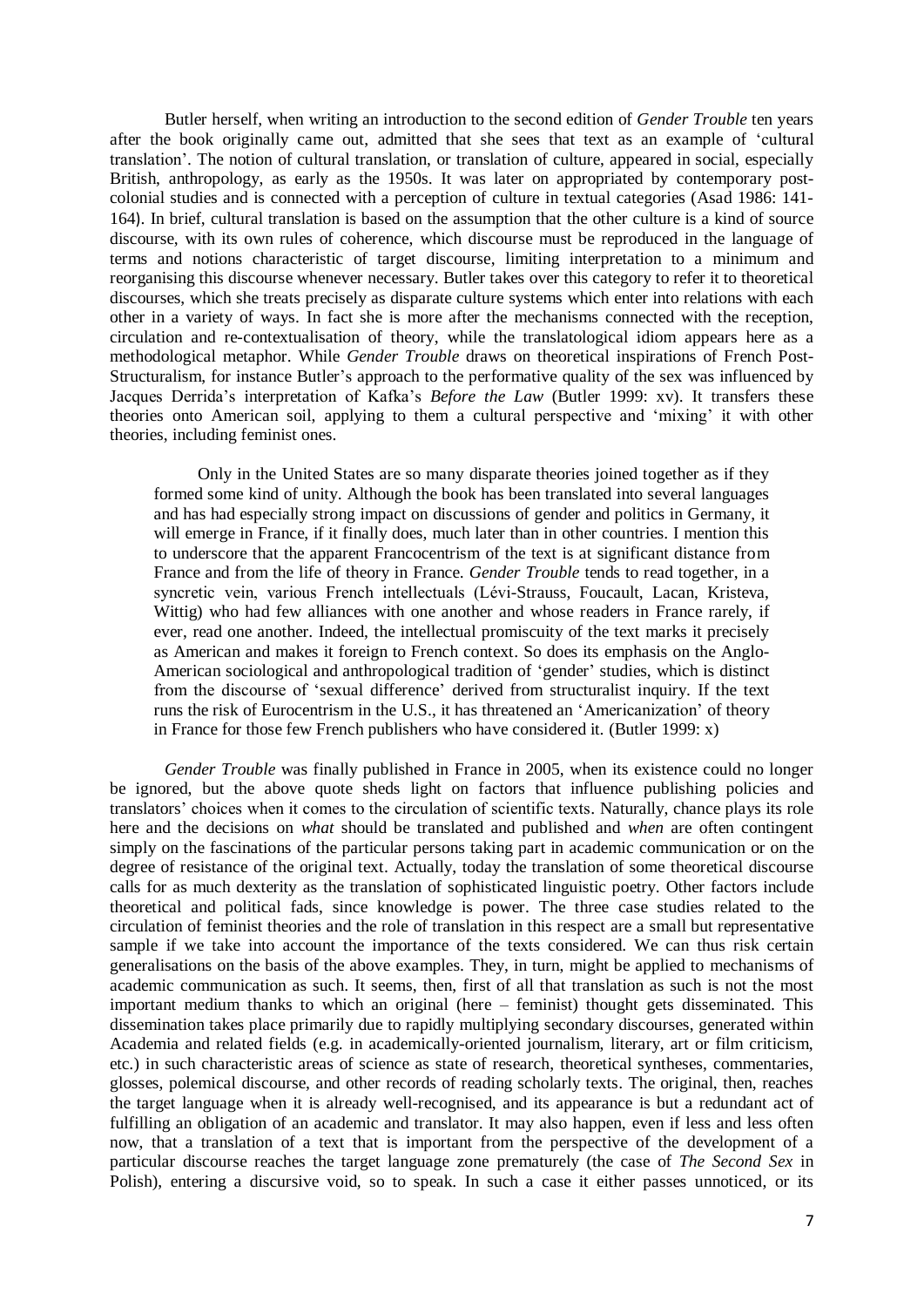reception takes place within a different, currently prevalent context. In such a case one can speak about unfortunate acts of scientific communication via translation.

Luckily, there are also fortunate acts, when the appearance of a translation significantly stimulates scholarly discussion and/or debates on world views in the target language. What is necessary for that is a conjunction of such factors as innovativeness of the original and particular intellectual needs of the target culture, which not infrequently is undergoing a mental reconstruction at a particular time (the case of *Gender Trouble* in Germany or of *The Second Sex* in Russia). The debate generated on such occasions by a translation reflects identity problems of the community that receives a particular work. Therefore, a study of the reception of academic translations may in reality transform into a study of the state of consciousness of an academic community in a given place and at a specific time.

*Translated by Marcin Turski*

# **Bibliography of translations of** *A Room of One's Own***,** *Le Deuxième Sexe* **and** *Gender Trouble* **referred to in the article:**

- **I. Virginia Woolf. (1929)** *A Room of One's Own***. London: Hogarth Press**
	- *Własny pokój*. (1997) Transl. by Agnieszka Graff, introduction by Izabela Filipiak. Warszawa: Wydawnictwo Sic!
	- *Własny pokój*. *Trzy gwinee*. (2002) Transl. by Ewa Krasińska. Warszawa: Wydawnictwo Sic!
	- *Un cuarto proprio*. Transl. by J.L.Borges. *Sur* no 15-18, December 1935-March 1936 Buenos Aires
	- *Eget værelse*. (1973) Transl. by Elsa Gress. Copenhagen: Samlerens Piccolobøger
	- *Ein Zimmer fuer sich allein* (1978). Transl. by Renate Gerhardt. Berlin West: Gerhard Verlag
	- *Ein eigenes Zimmer. Drei Guineen*. (1989) Transl. by Susanne Turm. Leipzig: Verlag Phillip Reclam
	- *Saját szoba*. (1986) Transl. by Bécsy Ágnes. Budapest: Európa Könyvkiadó

### **II. Simone de Beauvoir. (1949)** *Le Deuxième Sexe***. Paris: Gallimard**

- *Druga płeć*. (1972) Vol.I transl. by Gabriela Mycielska, vol.II transl. by Maria Leśniewska. Kraków: Wydawnictwo Literackie
- *The Second Sex*. (1953) Transl. by Howard Parshley. New York: Alfred A.Knopf Inc.
- *The Second Sex*. (2010) Transl. by Constance Borde and Sheila Malovany-Chevalier, introduction by Judith Thurman. New York: Alfred A.Knopf Inc.
- *Druhé pohlaví : [výbor]*. (1966) Introduction by Jan Patočka, transl. by Josef Kostohryz and Hana Uhlířová. Praha: Orbis
- *Второй пол***. (**1997) Vol. 1 transl. by А. Сабашникова, vol. 2 transl. by И. Малахова, Е. Орлова. Moskwa: Прогресс, Алетейя

## **III. Judith Butler. (1989)** *Gender Trouble. Feminism and the Subversion of Identity***. Oxford-New York: Routlege**

- *Uwikłani w płeć. Feminizm i polityka tożsamości*. (2008) Transl. by Karolina Krasuska, introduction by Olga Tokarczuk. Warszawa: Wydawnictwo Krytyki Politycznej
- *Das Unbehagen der Geschlechter*. (1991) Transl. by Kathrina Menke. Frankfurt am Main: Suhrkamp
- *Nevolje s rodom : feminizam i subverzija identiteta*. (2000) Transl. by Mirjana Pajić-Jurinić. Zagreb: Ženska infoteka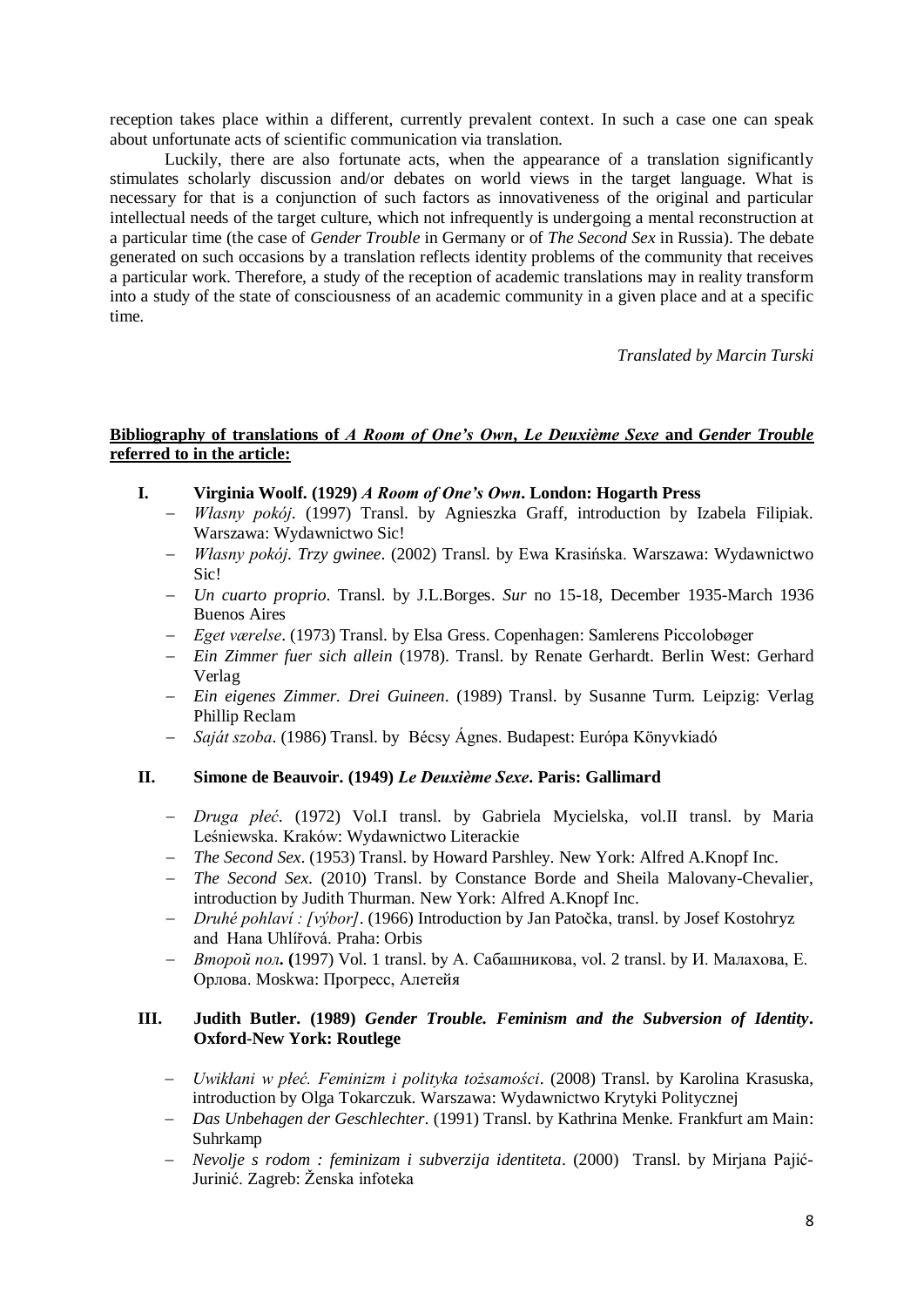*Težave s spolom : feminizem in subverzija identitete*. (2001) Transl. by Suzana Tratnik Ljubljana: ŠKUC

### References:

Asad, Talal. (1986) "The Concept of Cultural Translation in British Social Anthropology". In: Clifford, James; Marcus, George E. (1986) *Writing Culture: the Poetics and Politics of Ethnography*. Berkeley and Los Angeles: University of California Press

Beauvoir, Simone de. (1976) *Force of Circumstance*. Transl. by Richard Howard. New York: HarperCollins

Beauvoir, Simone de. (2003) *Druga płeć*. 2nd ed. Transl. by Gabriela Mycielska & M.Leśniewska. Warszawa: Czarna Owca

Bębenek, Stanisław (ed.) (1977) *Bibliografia literatury tłumaczonej na język polski 1945-1976*. Vol I. Warszawa: Czytelnik

Bell, Anne Olivier (ed.) (1982) *The Diary od Virginia Woolf*, vol III: 1925-30. Harmondsworth: Penguin Books

Butler, Judith. (1999) *Gender Trouble. Feminism and the Subversion of Identity. With an introduction by the author*. New York and London: Routlege

Butler, Judith. (2000) "Krytycznie Queer". Transl. by Agnieszka Rzepa. *Furia Pierwsza. Zeszyty Gender Studies* 7. pp. 35-78

Caws, Mary Ann; Luckhurst Nicola (eds.) (2002) *The Reception of Virginia Woolf's in Europe*, London-New York: Continuum

Czachowska, Janina; Szałagan, Alicja (eds.) (1997) *Współcześni polscy pisarze i badacze literatury: słownik bioblibliograficzny*. Vol 5. Warszawa: Wydawnictwa Szkolne i Pedagogiczne

Delphy, Christine; Chaperon, Sylvie (eds.) (2002) *Cinquantenaire Du Deuxieme Sexe. Colloque international Simone de Beauvoir*. Paris: Editions Syllepse

Friedman, Susan Stanford. (1998) *Mappings: Feminism and the Cultural Geographies of Encounter*. Princeton: Princeton University Press

Gal, Susan. (2003) "Movements of Feminism: the Circulation of Discourses About Women". In: Hobson, Barbara (ed.) (2003). *Recognition Struggles and Social Movements. Contested Identities, Agency and Power*. New York: Cambridge University Press.

Gal, Susan; Klingman, Gail (eds.) (2000) *Reproducing Gender: Politics, Publics and Everyday Life after Socialism*. Princeton: Princeton University Press

Gruszecka, Aniela. (1933) "Stare i nowe w powieści". *Przegląd Współczesny* 132. pp. 69-79

Hołówka, Teresa (ed.) (1982) *Nikt nie rodzi się kobietą*. Transl. by Teresa Hołówka. Warszawa: Czytelnik

Hyży, Ewa. (2003) *Kobieta, ciało, tożsamość. Teorie podmiotu w filozofii feministycznej końca XX wieku*. Kraków: Universitas

Juszczak, Wiesław. (1981) *Zasłona w rajskie ptaki albo O granicach "okresu powieści"*. Warszawa: PIW

Klitgård, Ida. (2002) "Waves of Influence: the Danish Reception of Virginia Woolf". In: Caws, Mary Ann; Luckhurst Nicola (eds.) (2002) *The Reception of Virginia Woolf's in Europe*. London-New York: Continuum. pp. 165-185

Krasuska, Karolina. (2008) *"Gra w przekład"*. In: Butler, Judith. (2008) *Uwikłani w płeć. Feminizm i polityka tożsamości*. Transl.by K.Krasuska, intr. by Olga Tokarczuk. Warszawa: Wydawnictwo Krytyki Politycznej